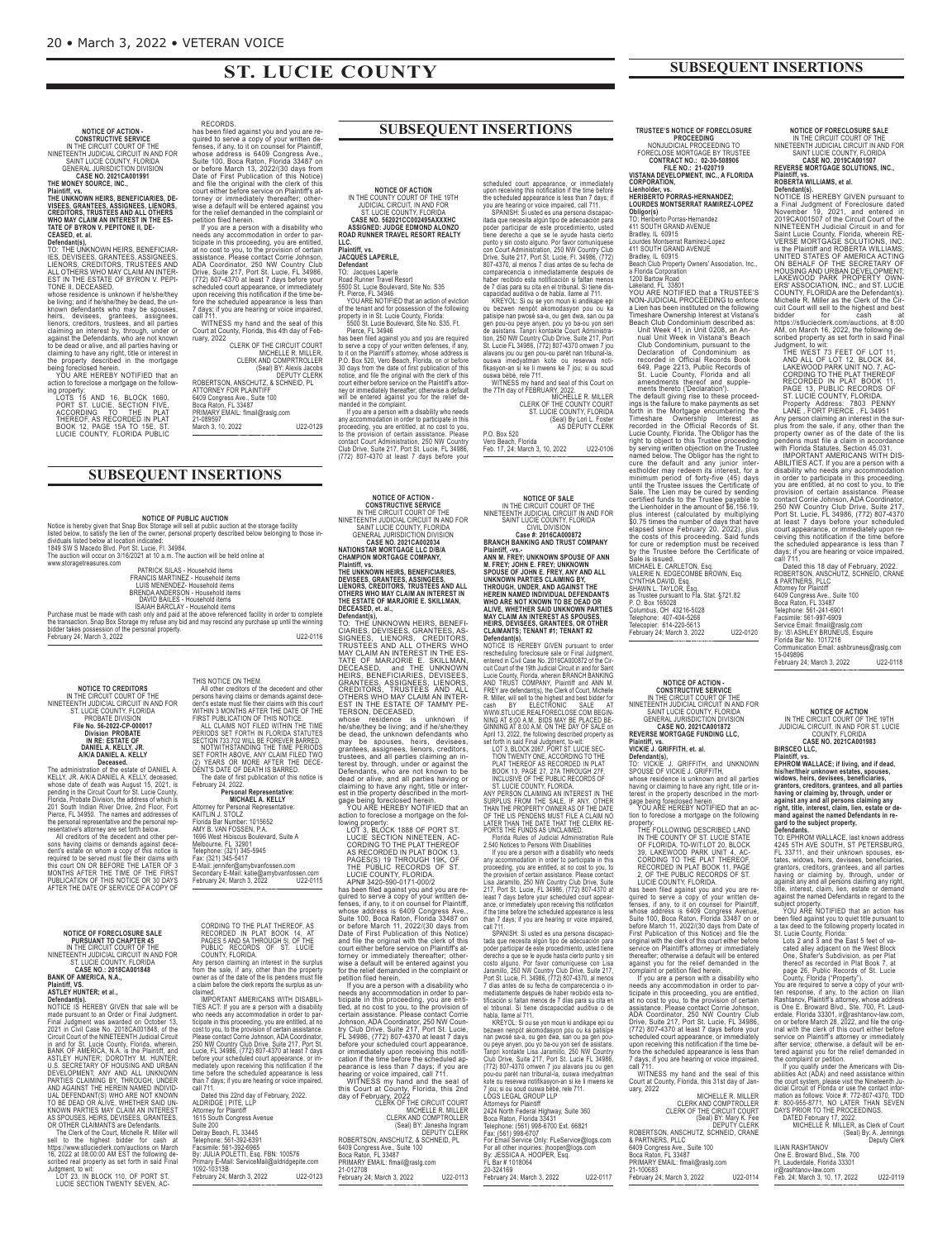**ST. LUCIE COUNTY**

# **MARTIN COUNTY**

# NOTICE OF ACTION<br>INTERNATION COURT OF THE<br>NINETEENTH JUDICIAL CIRCUIT IN AND FOR<br>MARTIN COUNTY, FLORIDA<br>SUSTAINABLE LAS LLC,<br>SUSTAINABLE LAS LLC,<br>A Florida Limited Liability Company<br>Plantiff, vs.<br>PLC INTERNATION COMPANY<br>PL

**Defendants.**<br>TO: KEVIN KLIER<br>49 SW Seminole Street, #101<br>Stuart, Florida 34994<br>YOU ARE NOTIFIED that an action to quiet<br>title on the following property in Martin<br>County, Florida:

THE FOLLOWING DESCRIBED LAND,<br>SITUATE, LYING, AND BEING IN MARTIN<br>COUNTY, FLORIDA, TO WIT:<br>LOT 19, BLOCK 115 OF SECTION 4,<br>OF POINCIANA GARDENS SEC-<br>TIONS 3 & 4, A SUBDIVISION AC-<br>CORDING TO THE PLAT THEREOF,<br>AS RECORDED I

required to serve a copy of your written de-<br>fenses, if any, to it on The Law Offices of<br>C.W. Wickersham, Jr., P.A., Plaintiff's attor-<br>ney, at 2720 Park Street, Suite 205, Jack-<br>sonwille, Florida, 32205, Phone Number.<br>(90

If you are a person with a disability who<br>needs any accommodation in order to par-<br>ticipate in this proceeding, you are entitled,<br>at no cost to you, to the provision of certain<br>assistance. Please contact Corrie Johnson,<br>AD

CAROLYN TIMMANN<br>Clerk of the Circuit Court<br>(Seal) By: A. Yahn<br>THE LAW OFFICES OF C.W. WICKERSHAM, JR., P.A.<br>2720 Park Street, Suite 205<br>Phone Number: (904) 389-6202<br>Phone Number: (904) 389-6202<br>March 3, 10, 17, 24, 2022 M2

<<END\_NOTICE>>

### $\overline{\mathsf{AMENDED}}$  **NOTICE** OF ACTION IN THE CIRCUIT COURT OF THE NINETEENTH JUDICIAL CIRCUIT IN AND FOR

MARTIN COUNTY, FLORIDA<br>Case No.: 21-1215-CA<br>SUSTAINABLE L&S LLC,<br>A Florida Limited Liability Company<br>Plaintiff, vs.<br>JOSE SANTANA, GEORGINA GARRATT and NEAL GARRATT,<br>GEORGINA GARRATT and NEAL GARRATT,

**Defendants.**<br>To: JOSE SANTANA<br>TO: JOSE SANTANA<br>FOOS FAIRWAY TERRACCE<br>GEORGINA SANTANA<br>GEORGINA SANTANA<br>FI. LAUDERDALE, FLORIDA 33326<br>FI. LAUDERDALE, FLORIDA 33326<br>FI. LAUDERDALE, FLORIDA 33322<br>NEAL GARRATT<br>PLANTATION, FLO

THEREOF, AS RECORDED IN PLAT<br>BOOK 2, PAGE 105, OF THE PUBLIC<br>RECORDS OF MARTIN COUNTY,

FLORIDA.<br>In the beat of the scenario and that you are re-<br>paired to serve a copy of your written de-<br>fenses, if any, to it on The Law Offices of C.W.<br>Wickersham, Jr., P.A., Plaintiff's attomey, at<br>Florida, 32205. Phone Num

| you are nouring or volud impulsor, our rist.  |                        |
|-----------------------------------------------|------------------------|
| DATED this 1st day of March, 2022.            |                        |
|                                               | <b>CAROLYN TIMMANN</b> |
| Clerk of the Circuit Court                    |                        |
|                                               | (Seal) By: A. Yahn     |
|                                               | As Deputy Clerk        |
| THE LAW OFFICES OF C.W. WICKERSHAM, JR., P.A. |                        |
| 2720 Park Street, Suite 205                   |                        |
| Jacksonville, Florida, 32205                  |                        |
| Phone Number: (904) 389-6202                  |                        |
| March 3, 10, 17, 24, 2022                     | M22-0024               |

**AMENDED NOTICE OF ACTION<br>IN THE CIRCUIT COURT OF THE<br>MARTIN JUDICIAL CIRCUIT IN AND FOR<br>MARTIN COUNTY, FLORIDA<br><b>CASE NUMBER: 43-2018-CA-000311** 

IN RE:<br>
IN RET CONDIMIUM<br>
DE LA BAHIA CONDOMINIUM<br>
PELA BAHIA CONDOMINIUM<br>
POLU ARE NOTIFIED that an action that<br>
TO: ESTATE OF MILDRED H. NAGLE<br>
TO: ESTATE OF MILDRED H. NAGLE<br>
may affect your interest, if any, involving<br>

As Clerk of the Court<br>(Seal) By: J. Ward<br>As Deputy Clerk BOGEN LAW GROUP, P.A. Attorneys for FPR FORCE 7351 Wiles Rd., Suite 202 Coral Springs, FL 33067 Attorney Phone Number: (954) 525-0751 March 3, 10, 17, 24, 2022 M22-0019

<<END\_NOTICE>>

NOTICE OF ACTION<br>IN THE CIRCUIT COURT OF THE<br>NINETEENTH JUDICIAL CIRCUIT IN AND FOR<br>MARTIN COUNTY, FLORIDA<br>SUSTAINABLE L&S LLC,<br>SUSTAINABLE L&S LLC,<br>A Florida Limited Liability Company<br>Plaintiff, vs.<br>OSCAR VALCARCEL, MAGAL

**Defendants.**<br>To: LUISA MAGALY VALCARCEL<br>TO: LUISA MAGALY VALCARCEL<br>402 60TH STREET, APT. #6<br>403 62ND STREET, #13G<br>406 62ND STREET, #13G<br>WEST NEW YORK, NJ 07093<br>430 62ND STREET, \$PT. #13G<br>430 62ND STREET, \$PT. #13G<br>430 62N

are required to serve a copy of your written<br>ter defenses, if any, to it on The Law Office of C.W. Wickersham, J.r., P.A.,<br>Plaintiff's attorney, at 2720 Park Street,<br>Suite 205, Jacksonville, Florida, 32205, Pahr Street,<br>Su

| m                                             |                            |
|-----------------------------------------------|----------------------------|
| DATED this 28 day of February, 2022.          |                            |
|                                               | CAROLYN TIMMANN            |
|                                               | Clerk of the Circuit Court |
|                                               | (Seal) By: A. Yahn         |
|                                               | As Deputy Clerk            |
| THE LAW OFFICES OF C.W. WICKERSHAM, JR., P.A. |                            |
| 2720 Park Street, Suite 205                   |                            |
| Jacksonville, Florida, 32205                  |                            |
| Phone Number: (904) 389-6202                  |                            |
| March 3, 10, 17, 24, 2022                     | M22-0023                   |
|                                               |                            |

<<END\_NOTICE>>

NOTICE UNDER FICTITIOUS NAME LAW<br>PURSUANT TO SECTION 865.09,<br>NOTICE IS HEREBY GIVEN that the undersigned, desiring to engage in business under the fictitious<br>name of: MARTIN COUNTY FITNESS

located at:<br>
in the County of MARTIN in the City of PALM CITY, Florida 34990, intends to register the above said<br>
name with the Division of Corporations of the Florida Department of State, Tallahassee, Florida.<br>
Dated at M

<<END\_NOTICE>>

### **SUBSEQUENT INSERTIONS**

**NOTICE OF SALE<br>IN THE CIRCUIT COURT OF THE<br>INTERNATIN COUNTY, FLORIDA<br>CASE NO. 21000841CAAXMX<br>CASE NO. 21000841CAAXMX<br><b>MIDFIRST BANK** 

Plaintiff, v.<br>UNKNOWN TENANT 1; UNKNOWN TENANT<br>2; BRADLEY R. JENSEN; SHARON A.<br>JENSEN; UNITED STATES OF AMERICA DE-<br>PARTMENT<br>VELOPMENT

Defendants.<br>
Notice is hereby given that, pursuant to the<br>
Notice is hereby given that, pursuant to the Circle<br>
Final Judgment of Screens einer Circle<br>
Circle of Carolyn Timmam, Clerk of the Circle<br>
Circle of Carolyn Timma

FL 34997-8177<br>at public sale, to the highest and best bid-<br>der, for cash, online at www.martin.real-

**NOTICE OF ACTION<br>IN THE CIRCUIT COURT OF THE<br>IN AND FOR MARTIN COUNTY, FLORIDA<br>IN AND FOR MARTIN COUNTY, FLORIDA<br>Case No.: 21-1236CA<br>SUSTAINABLE L&S LLC, a Florida Limited** 

Liability Company,<br>Plaintiff, vs.<br>ESTATE OF MARIA LUISA TORRES AND<br>UNKNOWN HEIRS OF MARIA LUISA<br>TOFRES,<br>Defendants.

TO: ESTATE OF MARIA LUISA TORRES<br>1029 WILLOW AVENUE<br>HOBOKEN, NJ 07030<br>UNKNOWN HEIRS OF MARIA LUISA TORRES<br>1029 WILLOW AVENUE

HOBOKEN, NJ 07030<br>YOU ARE NOTTIFIED that an action to<br>quiet title on the following property in<br>Martin County, Florida:<br>THE FOLLOWING DESCRIBED<br>LAND, SITUATE, LYING, AND BEING IN<br>MARTIN COUNTY, FLORIDA, TO WIT:<br>LOT 10, BLOC

## **ST. LUCIE COUNTY**

**TRUSTEE'S NOTICE OF FORECLOSURE<br>
PROCEEDING<br>
NONJUDICIAL PROCEEDING TO<br>
FORECLOSE CLAIM OF LIEN BY TRUSTEE<br>
<b>CONTRACT NO.: 02-30-509327 FILE NO.: 21-027194 VISTANA DEVELOPMENT, INC., A FLORIDA CORPORATION, Lienholder, vs. SIDNEY OLADISUN GOMEZ**

**Obligor(s)** TO: Sidney Oladisun Gomez 15526 PLAID DR Laurel, MD 20707 Beach Club Property Owners' Association, Inc.,<br>a Florida not-for-profit corporation<br>a Florida not-for-profit corporation<br>1200 Bartow Road<br>YOU ARE NOTIFIED that a TRUSTEE'S<br>NON-JUDICIAL PROCEEDING to enforce a<br>Lien has been

foreclose.com, on March 24, 2022 beginning at 10:00 AM.<br>In a part of the SMO AM (Any obtain an interest in the surplus from the sale, if any, other than the property owner as of the date of the lispendens must file a claim

ISABEL LóPEz RIVERA FL Bar: 1015906 . Bar: 10<br>1110122 February 24; March 3, 2022 M22-0016

<<END\_NOTICE>>

Suite 205, Jacksonville, Florida, 32205,<br>Phone Number: (904) 389-6202, not less<br>than 28 nor more than 60 days of the<br>first date of publication of this Notice,<br>and file the original with the Clerk of this<br>Court, at 100 SE O

First you are a person with a disability<br>who needs any accommodation in order<br>to particle, at no cost to you, to the provide entities are solved in this proceeding, you are<br>sion of certain assistance. Please con-<br>tact Corr

<<END\_NOTICE>>

The default giving rise to these proceedings<br>is the fault giving rise to these proceedings<br>is the failure to make payments as set forth<br>ownership interest as recorded in the Official<br>Cial Records of St. Lucie County, Flor

**NOTICE OF PUBLIC SALE**<br>**NOTICE OF PUBLIC SALE**<br>vehicles will be sold at public sale on the date<br>vehicles will be sold at public sale on the date<br>isted below at 10AM for monies owed on vehicle<br>pergair and storage cost purs 04/25/22 JR's Auto Rescue, INC 1008 Angle Road Fort Pierce, FL 34947 205 HOND 5FNRL38875B063311 \$3,213.74 March 3, 2022 U22-0128

NOTICE OF SALE<br>
IN THE CIRCUIT COURT OF THE<br>
IN THE CIRCUIT COURT OF THE<br>
INTERENTE (INCUIT COURT OF THE<br>
ST. LUCIE COUNTY, FLORIDA.<br>
CAUL DIVISION<br>
CAUL DIVISION<br>
LAKEVIEW LOAN SERVICING, LLC,<br>
LAKEVIEW LOAN SPENCING, LLC

NOTICE IS HEREBY GIVEN pursuant to an<br>Order or Summary Final Judgment of foreclosure dated February 24, 2022, and entered in<br>Case No. 562020CA000166AXXAHC of the<br>Circuit Court in and for St. Lucie County,<br>Florida, wherein LAKEVIEW LOAN SERVIC-<br>NING, LLC is Plaintiff and THE UNKNOWN<br>SPOUSES, HEIRS, DEV

NOTICE OF SALE<br>IN THE CIRCUIT COURT OF THE<br>NINETEENTH JUDICIAL CIRCUIT IN AND FOR<br>SAINT LUCIE COUNTY, FLORIDA<br>CIVIL DIVISION<br>Case #: 19CA001047AX<br>Specialized Loan Servicing LLC

Plaintiff, vs.<br>
21 Minton, Heirs, Devisees, Grantees, Assignees, Creditors, Lienors, and Trustees of<br>
Junknown Heirs, Devisees, Grantees, Assignees, Creditors, Lienors, and Trustees of<br>
2/k/a A. J. Donohue, Deceased, and A

entered in Civil Case No. 19CA001047AX of the<br>Gireuit Court of the 9Nh Judicial Circuit Court Court Court County, Florida, wherein Specialized<br>Circuit Courty, Florida, wherein Specialized<br>Devisees, Grantees, Assignees, Cre

LOT 4, BLOCK 184, SOUTH PORT ST.<br>LUCIE UNIT FOURTEEN, A SUBDIVISION<br>ACCORDING TO THE PLAT THEREOF,<br>RECORDED IN PLAT BOOK 16, PAGES<br>29, 29A THROUGH 29C, OF THE PUBLIC

NOTICE UNDER FICTITIOUS NAME LAW<br>PURSUANT TO SECTION 865.09,<br>FLORIDA STATUTES<br>NOTICE IS HEREBY GIVEN that the under-<br>signed, desiring to engage in business under the<br>ficitious name of:<br>THE TORRES GROUP

located at:<br>
2473 SE GOWIN DR.<br>
ST LUCIE, Florids 34952, intends to register the<br>
ST LUCIE, Florids 34952, intends to register the<br>
above said name with the Division of Corpora-<br>
tions of the Florida Department of State, T

<<END\_NOTICE>>

LETT: UNKNOWN TENANT TO. 1: UN-<br>KNOWN TENANT NO. 2; and ALL UNKNOWN<br>PARTIES CLAIMING INTERESTS BY,<br>THROUGH, UNDER OR AGAINSTA NAMED<br>OR CLAIMING INTERESTS BY,<br>THEROUGH, UNDER OR AGAINSTA NAMED<br>OR CLAIMING TO HAVE ANY RIGHT,

Fort Lauderdale, FL 33317 Telephone: (954) 564-0071 Facsimile: (954) 564-9252 Service E-mail: answers@dallegal.com<br>1691-174851<br>March 3, 10, 2022

<<END\_NOTICE>>

RECORDS OF ST. LUCIE COUNTY,<br>
RECORDA<br>
ANY PERSON CLAIMING AN INTEREST IN THE<br>
SURPLUS FROM THE SALE, IF ANY, OTHER<br>
SURPLUS FROM THE SALE, IF ANY, OTHE THAN<br>
THAN THE PROPERTY OWNER AS OF THE<br>
DATE OF THE LIS PENDENS MUST

Attorneys for Plaintiff<br>2424 North Federal Highway, Suite 360<br>Boca Raton, Florida 33431<br>Telephone: (561) 998-6700 Ext. 66821<br>Fax: (561) 998-6707<br>Fax: (561) 998-6707<br>Tor Email Service Only: FLeService@logs.com<br>By: JLESSICA 19-319219<br>March 3, 10, 2022 U22-0125

<<END\_NOTICE>>

# Clerk of the Circuit Court<br>(Seal) By: J. Ward)<br>As Deputy Clerk<br>THE LAW OFFICE OF C.W. WICKERSHAM, JR., P.A., 2720 Park Street, Suite 205 Jacksonville, Florida, 32205 Phone Number: (904) 389-6202 February 10, 17, 24; March 3, 2022 M22-0009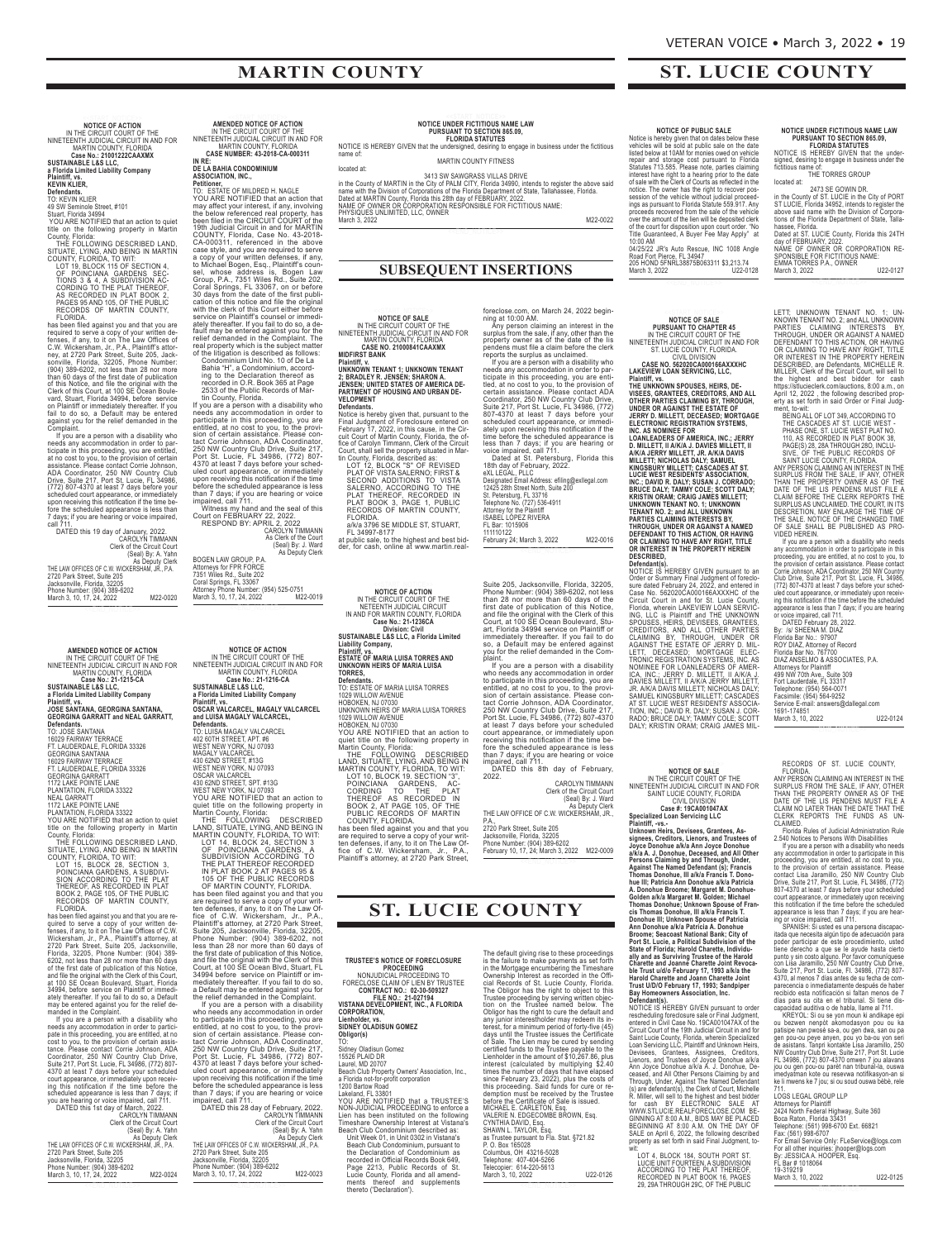### **INDIAN RIVER COUNTY**

# **NOTICE OF FORECLOSURE SALE** IN THE CIRCUIT COURT OF THE 19TH JUDICIAL CIRCUIT, IN AND FOR INDIAN RIVER COUNTY, FLORIDA

GENERAL JURISDICTION DIVISION<br>US BANK TRUST NATIONAL ASSOCIATION,<br>US BANK TRUST NATIONAL ASSOCIATION,<br>NOT IN ITS INDIVIDUAL CAPACITY BUT<br>SOLELY AS OWNER TRUSTEE FOR VRMTG<br>ASSET TRUST,

# Plaintiff, vs.<br>UNKNOWN HEIRS, BENEFICIARIES, DE-<br>VISEES, ASSIGNEES, LIENORS,<br>CREDITORS, TRUSTEES AND ALL OTHERS<br>WHO MAY CLAIM AN INTEREST IN THE ES-<br>VINC MAY CLAIM AN INTEREST IN THE ES-<br>UNKNOWN TENANT #1; UNKNOWN TENANT<br>U

# #2,<br>
#2, Perendants.<br>
NOTICE IS HEREBY GIVEN pursuant to<br>
Defendants.<br>
NOTICE IS Granting Plaintiff's Motion for<br>
Partial Summary Judgment dated Febru-<br>
2020 CA 000170 of the Circuit Court of the<br>
2020 CA 000170 of the Cir

LOTS 13, 14 AND 15, IN BLOCK<br>
356, OF SEBASTIAN HIGHLANDS,<br>
UNIT 11, ACCORDING TO THE<br>
PLAT THEREOF, AS RECORDED IN<br>
PLAT BOOK 7, AT PAGE 56, OF<br>
THE PUBLIC RECORDS OF INDIAN<br>
RIVER COUNTY, FLORIDA.<br>
ANY person claiming an ENGLISH:

# **NOTICE OF RESCHEDULED SALE<br>INTERNATION CHAPTER 45<br>IN THE CIRCUIT COURT OF THE<br>INTERNATION CIRCUIT COURT OF THE<br>INDIAN RIVER COUNTY, FLORIDA<br>CIVIL ACTION<br>WELLS FARGO BANK, NATIONAL<br>ASSOCIATION, AS TRUSTEE FOR BANC OF<br>AMERI**

# **GINA M. NAVARRO, et al,**

**Defendants).**<br>Constants (See Section Processue Sale dated Feb-<br>NOTICE IS HEREBY GIVEN Pursuant to an<br>Drag 2022, and entered in Case No. 2016 CAD<br>(Section Sale Critic Court of the Nineteenth Ju-<br>dicial Circuit in and for I

# **NOTICE OF FORECLOSURE SALE<br>PURSUANT TO CHAPTER 45<br>IN THE CIRCUIT COURT OF THE<br>NINETEENTH JUDICIAL CIRCUIT IN AND FOR<br>INDIAN RIVER COUNTY, FLORIDA<br>CASE NO.: 2015 CA 000718<br>LAKEVIEW LOAN SERVICING, LLC,**

Plaintiff, VS.<br>JONAS D. GREER II; ANY AND ALL UN-<br>KNOWN PARTIES CLAIMING BY, THROUGH,<br>UNDER AND AGAINST THE HEREIN NAMED<br>INDIVIDUAL DEFENDANT(S) WHO ARE NOT<br>KNOWN TO BE DEAD OR ALIVE, WHETHER<br>SAID UNKNOWN PARTIES MAY CLAIM

**Defendants).**<br>Constants (SHEREBY GIVEN that sale will be<br>note is HEREBY GIVEN that sale will be<br>made pursuant to an Order Resetting Sale en-<br>tered on February 23, 2022 in Civil Case No.<br>2018 CA 000718, of the Circuit Coun

If you are a person with a disability who<br>
needs any accommodation in order to particle<br>
ticipate in this proceeding, you are enti-<br>
tech, at no cost to you, to the provision of<br>
certain assistance. Please contact Lisa<br>
ce

bezwen nenpot akomodasyon pou cu ka<br>patisipe nan pwosé sal-a, ou gen qwa, san<br>ou pa gen pou—ou peye anyen, pou yo<br>ba-ou yon seri de asistans. Tanpri kon-<br>takte Lisa Jaramillo, 250 NW Country Club<br>Drive, Suite 217, Port St.

fleservice@flwlaw.com<br>04-092443-F00<br>March 3, 10, 2022 N22-0037

# THEREOF AS RECORDED IN PLAT<br>BOOK 16, PAGE(S) 89, 894, 898, OF THE<br>PUBLIC RECORDS OF INDIAN RIVER<br>COUNTY, FLORIDA.<br>AIKA 6585 36TH LANE, VERO BEACH,<br>FL 32966<br>AIKA 6585 36TH LANE, VERO BEACH,<br>FL 32966<br>from the sale, if any, o

It is the intent of the 19th Judicial Circuit to provide reasonable accommodations when re-<br>quested by qualified persons with disabilities.<br>If you are a person with a disability who needs<br>an accommodation to participate in a court<br>proceeding or access to a court facility Voice impaired.<br>Catalog day of Feb

| Dated this ZZ day of February, ZUZZ.  |          |
|---------------------------------------|----------|
| ALBERTELLI LAW                        |          |
| P. O. Box 23028                       |          |
| Tampa, FL 33623                       |          |
| Tel: (813) 221-4743                   |          |
| Fax: (813) 221-9171                   |          |
| eService: servealaw@albertellilaw.com |          |
| By: /s/ JUSTIN SWOSINSKI, Esq.        |          |
| Florida Bar #96533                    |          |
| 16-032759                             |          |
| March 3, 10, 2022                     | N22-0035 |
|                                       |          |

PORTION OF SEBASTIAN HIGHLANDS,<br>UNIT 2, PAGE 2, ACCORDING TO THE<br>MAP OR PLAT THEREOF, AS<br>RECORDED IN PLAT BOOK 6, PAGE(S)<br>87, 87A AND 87B, OF THE PUBLIC<br>REORIDA.<br>FLORIDA.

<<END\_NOTICE>>

Any person claiming an interest in the surplus from the sale, if any, other than the property owner as of the date of the lis pendens must file a claim before the clerk reports the surplus as un-claimed.

IMPORTANT AMERICANS WITH DIS-<br>ABILITIES ACT: If you are a person with a disability who needs any accommodation in<br>are entitled, at no cost to you, to the prove-<br>are entitled, at no cost to you, to the provi-<br>Corrie Johnson

| Attorney for Plaintiff                       |          |
|----------------------------------------------|----------|
| 1615 South Congress Avenue                   |          |
| Suite 200                                    |          |
| Delrav Beach, FL 33445                       |          |
| Telephone: 561-392-6391                      |          |
| Facsimile: 561-392-6965                      |          |
| By: JENNIFER TRAVIESO, Esq.                  |          |
| Florida Bar #641065                          |          |
| Primary E-Mail: ServiceMail@aldridgepite.com |          |
| 1184-842B                                    |          |
| March 3, 10, 2022                            | N22-0036 |
|                                              |          |

<<END\_NOTICE>>

**NOTICE TO CREDITORS**<br>
IN THE CIRCUIT COURT FOR INDIAN RIVER<br>
COUNTY, FLORIDA<br>
PROBATE DIVISION<br>
File No. 2022 CP 000206<br>
IN RE: ESTATE OF<br>
SHIRLEY E. MORRISSEY<br>
The administration of the estate of<br>
SHIRLEY E. MORRISSEY, d

### **SUBSEQUENT INSERTIONS**

NOTICE OF SALE<br>
IN THE CIRCUIT COURT OF THE<br>
INDETENTH JUDICIAL CIRCUIT IN AND FOR<br>
INDIAN RIVER COUNTY, FLORIDA<br>
CASE NO. 2021 CA 000409<br>
U.S. BANK NATIONAL ASSOCIATION, NOT<br>
IN ITS INDIVIDUAL CAPACITY BUT SOLELY<br>
AN TRIS

Notice is hereby given that, pursuant<br>to the Final Judgment of Foreclosure<br>entered on February 03, 2022, in this<br>cause, in the Circuit Court of Indian<br>River County, Florida, the office of Jef-<br>frey R. Smith, Clerk of the C

LOT 4, BLOCK C, GARDEN<br>GROVE PRD - PHASE III, AC-<br>CORDING TO THE MAP OR<br>PLAT THEREOF, RECORDED IN<br>PLAT BOOK 13, PAGE(S) 43,<br>PUBLIC RECORDS OF INDIAN<br>RIVER COUNTY, FLORIDA.<br>A/k/a 1840 HAWTHORNE DR,

NOTICE OF ACTION<br>IN THE CIRCUIT COURT OF THE<br>INDIAN RIVEIGAL CIRCUIT IN AND FOR<br>INDIAN RIVER COUNTY, FLORIDA<br>CASE NO.: 312021 CASHOR659<br>INDIAN RIVER COUNTY HABITAT FOR HU-

MANITY, Inc., a Florida non-profit<br>Panity, Inc., a Florida non-profit<br>Plaintiff, v.<br>ELIZABETH NEWSOME, DECEASED,<br>DEVERENT NEWSOME, DECEASED,<br>Defendants.<br>TO: BENEFICIARIES OF THE ESTATE AND<br>ALL PARTIES CLAIMING INTERESTS BY

close a Mortgage on the following property in In-<br>dian River County, Florida, to-wit:<br>Townhouse No. 1<br>The Following described parcels of the<br>land less the North 101.6 feet thereof situ-<br>ated in the county of Indian River,

Florida. Parcel 1:

Commencing at the Northwest corner of<br>the Northeast 1 / 4 of Section 27 South,<br>Range 39 East, run East 270 feet to a<br>point, thence South 65 feet to to a point;<br>thence run East 315 feet to the point of be-<br>ginning; thence c

Commencing at the Northwest corner of the Northwest connection<br>the Northeast 1/4 of Section 27, Township<br>32 South, Range 39 East, run North<br>North Gifford Road (45th Street) and Sec-<br>North Gifford Road (45th Street) and Sec

mands against Decedent's estate must<br>file their claims with this court WITHIN 3<br>MONTHS AFTER THE DATE OF THE<br>FIRST PUBLICATION OF THIS NO-<br>TICE.<br>TICE.<br>TICE THE THE THE THE THE THE THE TIME PERIODS SET FORTH IN<br>FLORIDA CIAL

CAROL KENNEDY<br>
3635 16th Street North<br>
St. Petersburg, FL 33704<br>
Attorney for Personal Representative:<br>
JENNIFER L. TERRANA, Esq.<br>
JENNIFER L. TERRANA, Esq.<br>
Attorney for Personal Representative<br>
Attorney for Personal Repr

VERO BEACH, FL 32962-7335<br>stat public sale, to the highest and best<br>bidder, for cash, online at www.indian-<br>river.realforeclose.com, on March 17,<br>Any person claiming an interest in the<br>2022, beginning at 10:00 AM.<br>surplus

ticipate in a court factility, you are entitled, at<br>no a court factility, you are entitled, at<br>no cost to you, to the provision of cer-<br>tatin assistance. Please contact Court<br>Administration at 250 NW Country<br>Club Drive, Su

in Official Records Book 1242, page 2680. Being a portion of Lots 1 and 2, Grace Oaks, II P.D., according to the plat recorded in Plat Book 17, page 51, of the Public Records of Indian River County, Florida.

has been filed against you and<br>witten filed against you and NOU ARE REQUIRED to serve a copy of your<br>written defenses, if any, to it on C. Douglas Vi-<br>Unit, Easq. of Collins Brown Barkett, Chartered,<br>Plaintiff's attorney,

itada que necesita alguna adaptación para poder<br>juardicipar de este procedimiento o evento; usted<br>provea cierta ayuda. Favor de comunicarse con<br>Corre Johnson, Coordinadora de A.D.A., 250<br>Corre Johnson, Coordinadora de A.D.

imediatman ke ou resevwa avis sa-a ou si lè ke ou gen pou-ou alé nan tribunal-la mwens ke 7 jou; Si ou pa ka tandé ou palé byen, rélé 711. Dated February 16, 2022

J.R. Smith CLERK CIRCUIT COURT Indian River Clerk of Court (Seal) By: Patty Hinton

Deputy Clerk COLLINS, BROWN, BARKETT, CHARTERED 756 Beachland Boulevard Vero Beach, Florida 32963 772-231-4343 February 24; March 3, 2022 N22-0033

NOTICE OF ACTION<br>IN THE CIRCUIT COURT OF THE<br>NINETEENTH JUDICIAL CIRCUIT, IN AND<br>FOR INDIAN RIVER COUNTY, FLORIDA<br>CASE NOT 31-2021-CA-000736<br>LONGBRIDGE FINANCIAL, LLC,

Plaintiff, vs.<br>THE UNKNOWN HEIRS, DEVISEES,<br>GRANTEES, ASSIGNEES, LIENORS,<br>CREDITORS, TRUSTEES, OR OTHER<br>CLAIMANTS CLAIMING BY, THROUGH,<br>UNDER, OR AGAINST PAUL D. COOK AKA<br>PAFendant(s).<br>Defendant(s).

To:<br>The UNKNOWN HEIRS, DEVISEES,<br>GRANTEES, ASSIGNEES, LIENORS, CREDI-<br>TORS, TRUSTEES, OR OTHER CLAIMING<br>CLAIMING BY, THROUGH, UNDER, OR<br>AGAINST PAUL D. COOK AKA PAUL DAVID<br>CARING MORGES: Unknown<br>CLAIK KNOWN Address: Unknow

close a mortgage on the following property in<br>Indian River County, Florida:<br>LOT 47, THE PRESERVE OF VERO<br>PHASE ONE SUBDIVISION, ACCORD-<br>ING TO THE PLAT THEREOF,<br>RECORDED IN PLAT BOOK 16, PAGE<br>40, PUBLIC RECORDS OF INDIAN<br>R

FL 32962<br>ensied against you and you are re-<br>quired to file written defenses with the clerk of<br>court and to serve a copy within 30 days after<br>the first publication of the Notice of action, on<br>Albertelli Law, Plaintiff's att

ENGLISH: If you are a person with a disability who needs any accommodation in order to participate in this proceeding, you are enti-

**SUBSEQUENT INSERTIONS**

**INDIAN RIVER COUNTY**

tled, at no cost to you, to the provision of certification, and a to the massistance. Please contact Crorie Johnson, ADA Coordinator, 250 NW Country Club<br>(772) 807-4370 at least 7 devise, FL 4986, 100<br>(772) 807-4370 at lea

Tampa, FL 33623 21-005734 February 24; March 3, 2022 N22-0032 <<END\_NOTICE>>

# **MARTIN COUNTY**

persons having claims or demands against dece-<br>dent's estate must file their claims with this court<br>WITHIN 3 MONTHS AFTER THE DATE OF THE<br>FIRST PUBLICATION OF THIS NOTICE.<br>FERIODS SET FORTH IN FLORIDA STATUTES<br>ECTION 733.7

**Personal Representative:** DENINS JAMES MONAHAN<br>
11055 SE Federal Highway, Lt 81<br>
11055 SE Federal Highway, Lt 81<br>
Hobe Sound, FL 33455<br>
6INA R. CHEVALLIER, Esq.<br>
Florida Bar Number: 97300<br>
2600 South Douglas Road, Suite 507<br>
2600 South Douglas Road

**NOTICE OF FORECLOSURE SALE<br>IN THE CIRCUIT COURT OF THE 19TH<br>JUDICIAL CIRCUIT IN AND FOR MARTIN<br>COUNTY, FLORIDA<br>CASE NO.: 19000187CAAXMX<br>THE BANK OF NEW YORK, AS TRUSTEE FOR THE<br>BANK OF NEW YORK, AS TRUSTEE FOR THE<br>CERTIFI** 

**SERIES 2005-84,**

**NOTICE TO CREDITORS**<br>
IN THE CIRCUIT COURT OF THE 19TH<br>
JUDICIAL CIRCUIT IN AND FOR MARTIN<br>
COUNTY, FLORIDA<br> **CASE NO.:** 22000032CPAXMX<br> **REE ESTATE OF**<br> **CASE NO.:** 22000032CPAXMX<br> **IN RE: ESTATE OF**<br> **REE ESTATE OF**<br> **R** 

Plaintiff, v.<br>DOROTHY ELOINE BULGIN AS TRUSTEE OF<br>THE DOROTHY ELOINE BULGIN LIVING<br>TRUST DATED MARCH 7, 2008, ET AL.,<br>Defendants.

NOTICE IS HEREBY GIVEN pursuant to a Final<br>Judgment dated January 28, 2022 entered in<br>Civil Case No. 19000187CAAXMX in the Circuit<br>County, Fiorida, wherein THE BANK OF NEW<br>County, Fiorida, wherein THE BANK OF NEW<br>YORK. MEL

UNDIVIDED INTEREST IN THE COMMON<br>
LEEMENTS, ACCORDING TO THE DEC-<br>
LEARATION<br>
THEREOF, RECORDED IN OFFICIAL<br>
RECORD BOOK 2037, PAGE 667, AS<br>
AMENDED FROM TIME TO TIME, OF<br>
THE PUBLIC RECORDS OF MARTIN<br>
COUNTY, FLORIDA.<br>
TH

M180219 March 3, 10, 2022 M22-0018 <<END\_NOTICE>>

JASON M. VANSLETTE, Esq. FBN: 92121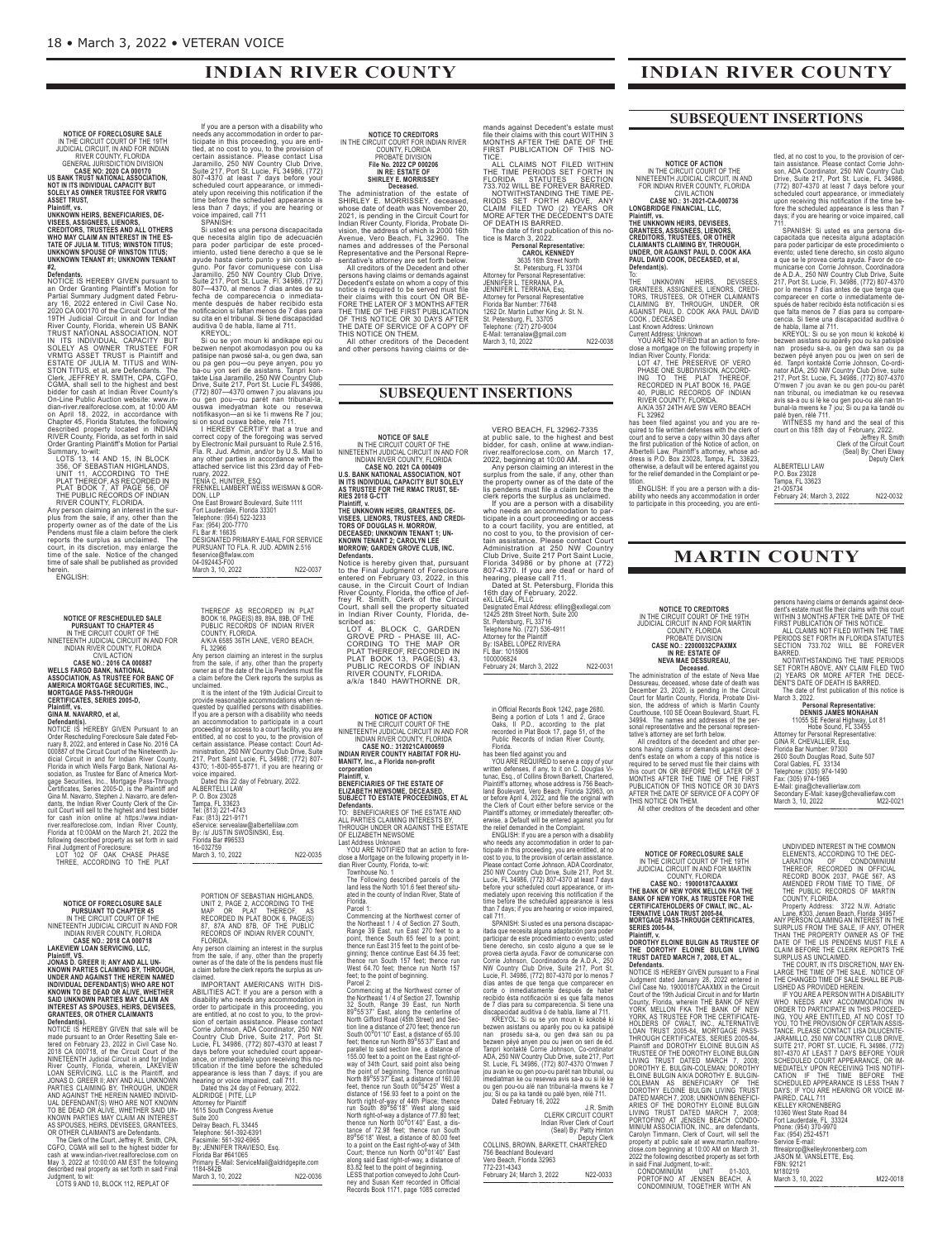**NOTICE OF ACTION AND<br>HEARING TO TERMINATE PARENTAL<br>RIGHTS PENDING ADOPTION<br>IN THE CIRCUIT COURT OF THE<br>EIGHTTEENTH JUDICIAL CIRCUIT, IN AND<br>FOR REFUARD COURT FOR THE<br>CASE NO.: 05-2020-DR-054878<br>IN THE MATTER OF THE<br>PROPOS** 

A MINOR CHILD.<br>To: Elizabeth Leigh Jordan a/k/a Elizabeth L.<br>To: Elizabeth Leigh Jordan a/k/a Elizabeth L.<br>Ordan Hill or Elizabeth L. Hill, biological mother<br>Current Residence Address: 077 Heather<br>Current Residence Address

# **NOTICE TO CREDITORS**<br>IN THE COURT OF THE EIGHTEENTH<br>JUDICIAL CIRCUIT IN AND FOR<br>BREVARD COUNTY, FLORIDA PROBATE DIVISION **FILE NO. 05-2022-CP-013669-XXXX-XX IN rE: EsTATE OF HArLEY ELdrIdGE WArd, A/K/A HArLEY E. WArd,**

Dreadministration of the estate of HARLEY<br>
Dreadministration of the estate of HARLEY<br>
WARD, A/K/A HARLEY<br>
WARD, A/K/A HARLEY<br>
WARD, Coeased, whose date of death was<br>
December 16, 2021, is pending in the Circuit<br>
Court for

**AMENDED NOTICE OF SALE<br>IN THE CIRCUIT COURT OF THE 18TH<br>IN THE CIRCUIT (NAND FOR BREVARD<br>JUDICIAL CIRCUIT, IN AND FOR BREVARD<br>CASE NO. 052021CA033786XXXXXX<br>SOUTH LAKES HOMEOWNERS ASSOCIATION,<br>INC, a Florida non-profit Cor** 

**Defendants).**<br> **NOTICE IS HEREBY** GIVEN pursuant to Final<br>
Judgment of Foreclosure dated February 17,<br>
2022, entered in CASE<br>
100.<br>
2022/21CA033786XXXXX in the Circuit Court in<br>
and for Brevard Courty, Florida where in SO

| Dated: February 22, 2022.         |          |
|-----------------------------------|----------|
| FLORIDA COMMUNITY LAW GROUP, P.L. |          |
| <b>Attorneys for Plaintiff</b>    |          |
| 1855 Griffin Road, Suite A-423    |          |
| Dania Beach, FL 33004             |          |
| Tel: (954) 372-5298               |          |
| Fax: (866) 424-5348               |          |
| Email: jared@flclg.com            |          |
| By: /s/ JARED BLOCK, Esg.         |          |
| Florida Bar No. 90297             |          |
| February 24; March 3, 2022        | B22-0164 |
|                                   |          |

<<END\_NOTICE>>

Court and request that an "Affidavito" Indigent<br>Status" be mailed to you for completion and re-<br>Using the mailed to you for completion and re-<br>If you elect to file written defenses to said Pe-<br>Ition, you are required to se

(Seal) By: Dale Lough Deputy Clerk

JEANNE T. TATE, P.A. 418 West Platt Street, Suite B Tampa, Florida 33606-2244 (813) 258-3355 Feb. 17, 24; March 3, 10, 2022 B22-0157 <<END\_NOTICE>>

THIS NOTICE ON THEM.

All other creditors of the decedent and other<br>persons having claims or demants against<br>decedent's estate must file their claims with<br>this court WITHIN 3 MONTHS AFTER THE<br>DATE OF THE FIRST PUBLICATION OF THIS<br>NOTICE.<br>PERIOD

BARRED.<br>
NOTWITHSTANDING THE TIME PERIODS<br>
SET FORTH ABOVE, ANY CLAIM FILED TWO<br>
(2) YEARS OR MORE AFTER THE DECE-<br>
DENT'S DATE OF DEATH IS BARRED.<br>
The date of first publication of this notice is<br>
Personal Representative:

Attorney for Personal Representative<br>SCOTT KRASNY, Esq.<br>Florida Bar No. 961231<br>KRASNY AND DETTMER<br>304 S. Harbor City Boulevard, Suite 201<br>Melbourne, Florida 32901<br>scott@krasnydettmer.com<br>scott@krasnydettmer.com

scott@krasnydettmer.com<br>February 24; March 3, 2022 B22-0173 <<END\_NOTICE>>

**NOTICE OF ACTION<br>IN THE CIRCUIT COURT OF THE 18TH<br>JUDICIAL CIRCUIT IN AND FOR BREVARD<br>COUNTY, FLORIDA<br>CASE NO.: 052021CA054501XXXXXX<br>HSBC BANK USA, NATIONAL ASSOCIATION<br>AS TRUSTEE FOR ACE SECURITIES CORP<br>HOME EQUITY LOAN** 

**rOBErT H. MCKENZIE; uNKNOWN sPOusE OF rOBErT H. MCKENZIE,**

Defendant(s).<br>To Unknown Spouse of Robert H. McKenzie<br>Residence Unknown<br>YOU ARE NOTIFIED that an action to fore-<br>YOU ARE NOTIFIED that an action to fore-<br>close a mortgage on the following described<br>property in Brevard Coun

Street Address: 490 Brighton Ave NE,<br>has been filed against you and you are re-<br>quired to serve a copy of your written de-<br>fenses, if any, to it on McCabe, Weisberg &<br>Conway, LLC, Plaintiff's attorney, whose address is 322

If you are a person with a disability who<br>needs any accommodation in order to particle in this proceeding, you are entitled, at no<br>cost to you, to the provision of certain assistance. If you require assistance please con-<br>

|                                | GIELK OF SAIG COUL      |
|--------------------------------|-------------------------|
|                                | (Seal) By: Sheryl Payne |
|                                | As Deputy Clerk         |
| MCCABE, WEISBERG & CONWAY, LLC |                         |
| 3222 Commerce Place, Suite A   |                         |
| West Palm Beach, FL 33407      |                         |
| Telephone: (561) 713-1400      |                         |
| FLpleadings@MWC-law.com        |                         |
| 21-400175                      |                         |
| February 24; March 3, 2022     | B22-0167                |
|                                |                         |

<<END\_NOTICE>>

NOTICE TO CREDITORS<br>
IN THE CIRCUIT COURT OF THE 18th<br>
JUDICIAL CIRCUIT, IN AND FOR BREVARD<br>
FIGURE CUIT, IN AND FOR BREVARD<br>
FIGURE 10 VISION HENDRON<br>
IN RE: Estate of<br>
IN RE: Estate of<br>
IN RE: Estate of<br>
IN RE: Estate of

JAMES S. LaHAM,<br>
Personal Representative<br>
Personal Representative<br>
New Smyrna Beach, FL 32169<br>
New Smyrna Beach, FL 32169<br>
Attorney for Personal Representative<br>
SCOTT KRASNY, Esq.<br>
Findia Bar No. 961231<br>
Melbourne, FL 3290

Rmottle@krasnydettmer.com February 24; March 3, 2022 B22-0172

<<END\_NOTICE>>

**SALES &ACTIONS**

NOTICE OF FORECLOSURE SALE<br>IN THE CIRCUIT COURT OF THE<br>EIGHTEENTH JUDICIAL CIRCUIT IN AND<br>FOR BREVARD COUNTY, FLORIDA<br>GENERAL JURISDICTION DIVISION<br>Case No. 052019CA035605XXXXXX

**Plaintiff, vs. ricky King Guthrie a/k/a ricky K. Guthrie, et al., defendants.** NOTICE IS HEREBY GIVEN pursuant to the

Final Judgment and/or Order Rescheduling<br>Toreclosure Sale, entered in Case No.<br>
Foreclosure of the EliGHTEENTH Judicial Circuit,<br>
Control of the EliGHTEENTH Judicial Circuit<br>
Count of the EliGHTEENTH Judicial Circuit<br>
in a

plus from the sale, if any, other than the<br>property owner as of the date of the lis per-<br>dens must file a claim before the clerk re-<br>ports the surplus as unclaimed.<br>If you are a person with a disability who<br>needs any accom

2001 NW 64th St, Suite 130<br>Ft. Lauderdale, FL 33309<br>Phone: (954) 618-6955, ext. 4769<br>Fax: (954) 618-6954<br>FLCourtDocs@brockandscott.com

By JONATHAN MESKER, Esq. Florida Bar No. 805971

19-F01201 February 24; March 3, 2022 B22-0161

**sunTrust Bank,**

NOTICE TO CREDITORS<br>
JUDICIAL CIRCUIT IN AND FOR<br>
JUDICIAL CIRCUIT IN AND FOR<br>
BREVARD COUNTY, FLORIDA<br>
PROBATE DIVISION<br>
PILE NO. 05-2022-CP-013665-XXXX-XX<br>
IN RE: ESTATE OF<br>
JOAN KEYLON CELEJEWSKI,<br>
AIKIA JOAN K. CELEJEW

persons having claims or demands against<br>decedent's estate on whom a copy of this<br>notice is required to be served must file their<br>claims with this court ON OR BEFORE THE<br>LATER OF 3 MONTHS AFTER THE TIME<br>OF THE FIRST PUBLIC

ON THEM.<br>All other creditors of the decedent<br>and other persons having claims or de-<br>mands against decedent's estate must<br>file their claims with this court WITHIN<br>MONTHS AFTER THE DATE OF THE<br>FIRST PUBLICATION OF THIS NO-<br>T

TIME PERIODS SET FORTH IN FLORIDA<br>STATUTES SECTION 763.702 WILL BE<br>FOREVER BARRED.<br>NOTWITHSTANDING THE TIME PERIODS SET FORTH ABOVE, ANY CLAIM<br>FILED TWO (2) YEARS OR MORE AFTER<br>HELED TWO (2) YEARS OR MORE AFTER<br>HARRED.<br>THE

scott@krasnydettmer.com<br>February 24; March 3, 2022 B22-0174

NOTICE OF ACTION<br>CONSTRUCTIVE SERVICE<br>IN THE CIRCUIT COURT OF THE<br>EIGHTEENTH JUDICIAL CIRCUIT IN AND<br>FOR BREVARD COUNTY, FLORIDA<br>GENERAL JURISDICTION DIVISION<br>BANK OF NEW YORK MELLON TRUST<br>BANK OF NEW YORK MELLON TRUST<br>COM

**Plaintiff, vs. KArEN M. dOuGLAss, et. al.**

**Defendant(s),**<br>TO: KAREN M. DOUGLASS, UNKNOWN<br>SPOUSE OF KAREN M. DOUGLASS, whose residence is unknown and all parties<br>having or claiming to have any right, title or in-<br>terest in the property described in the mort-<br>gage being foreclosed herein.<br>YOU ARE HEREBY NOTIFIED that an ac-

tion to foreclose a mortgage on the following<br>property LOT 4, BLOCK 100, PORT ST. JOHN<br>UNIT THREE, ACCORDING TO THE UNIT THERE OF A RECORDED IN<br>PLAT THERE OF A RECORDED IN<br>PLAT BOOK 22, PAGES 25 THROUGH<br>BREVARD COUNTY, FLO

IMPORTANT If you are a person with a dis-<br>ability who meds any accommodation in order<br>to participate in this proceeding, you are enti-<br>tele, at no ocst to you, to the provision of cer-<br>tatian assistance. If you require ass

(Seal) BY: \s\ K. Brimm<br>ROBERTSON, ANSCHUTZ, SCHNEID, CRANE<br>& PARTNERS, PLLC<br>6409 Congress Ave., Suite 100<br>Boca Raton, FL 33487<br>PRIMARY EMAIL: flmail@raslg.com<br>PRIMARY EMAIL: flmail@raslg.com 20-082269 February 24; March 3, 2022 B22-0169

<<END\_NOTICE>>

**NOTICE OF FORECLOSURE SALE** IN THE CIRCUIT COURT OF THE<br>18TH JUDICIAL CIRCUIT, IN AND FOR<br>BREVARD COUNTY, FLORIDA<br>CASE NO.: 05-2019-CA-023812-XXXX-XX<br>RONNDPOINT MORTGAGE SERVICING<br>RONDPOINT MORTGAGE SERVICING

Plaintiff, vs.<br>DUSTIN C. MOATES A/K/A DUSTIN CRAIG<br>MOATES; UNKNOWN TENANT IN<br>POSSESSION OF THE SUBJECT PROPERTY,

**Defendants.**<br>Computer SCREEDY GIVEN pursuant<br>NOTICE IS HEREBY GIVEN pursuant<br>to Final Judgment of Foreclosure<br>and entered in Case No. 05-2019-CA-<br>2023812-XXXX-XX, of the Circuit Court County, Florida, wherein<br>of the 18TH

GROVES SUBDIVISION REPLAT<br>UNIT 2 IN 4 SHEETS - SHEET NO.<br>2, ACCORDING TO PLAT<br>THEREOF, AS RECORDED IN<br>PLAT BOOK 139 OF THE PUBLIC<br>THROUGH 139 OF THE PUBLIC

NOTICE OF JUDICIAL SALE PURSUANT TO<br>
NTE CHA. STAT.<br>
IN THE CIRCUIT COURT OF THE<br>
EIGHTEENTH JUDICIAL CIRCUIT IN AND FOR<br>
EREVARD COUNTY, FLORIDA<br>
CASE NO.: 05-2021-CA-016853<br>
SPACE COAST CREDIT UNION, a State Char-<br>
tered

**AssIGNEEs Or OTHEr PErsONs CLAIMING BY, THrOuGH, uNdEr Or AGAINsT dIANE ruTH sOuTHALL, et al., defendants.** To Defendants, UNKNOWN HEIRS, DE-

VISEES, GRANTEES, ASSIGNEES OR OTHER PERSONS CLAIMING BY, THROUGH, UNDER OR AGAINST DIANE RUTH SOUTHALL, ANGEL D. LOUX, and<br>all others whom it may concern: Notice is<br>hereby given that pursuant to the In Rem<br>Final Judgment of Foreclosure entered on<br>February 1, 2022, in Case No.: 05-2021-<br>CA-016853 in the Circuit

Brevard County:<br>
LOT 7, BLOCK B, BOWE GARDENS<br>
SUBDIVISION SECTION K-2, AC-<br>
CORDING TO THE MAP OR PLAT<br>
THEREOF AS RECORDED IN PLAT<br>
BOOK 16, PAGE 55, PUBLIC<br>
RECORDS OF BREVARD COUNTY,

**NOTICE OF ACTION -**<br>CONSTRUCTIVE SERVICE<br>IN THE CIRCUIT COURT OF THE<br>EIGHTEENTH JUDICIAL CIRCUIT IN AND FOR<br>BREVARD COUNTY, FLORIDA<br>GENERAL JURISDICTION DIVISION<br>CASE NO. 052021CA043513XXXXXX<br>BANK OF NEW YORK MELLON TRUST

TO: JOEY CANADY,<br>whose residence is unknown and all parties having considities and the property described in<br>the orienterest in the property described in the mortgage being foreclosed herein.<br>TO: THE UNKNOWN HEIRS, BENEFIC property described in the mortgage being foreclosed herein. YOU ARE HEREBY NOTIFIED that an

action to foreclose a mortgage on the fol-<br>
loming property:<br>
LOTS 1 & 2 LESS THE SOUTH 37<br>
FEET THEREOF, BLOCK F, REPLAT<br>
NO. 2, COCOA ANNEX RESUBDIVI-<br>
SION, ACCORDING TO THE PLAT<br>
THEREOF AS RECORDED IN PLAT

RECORDS<br>
COUNTY, FLORDA<br>
COUNTY, FLORDA<br>
Property Address: 5305 CITRUS<br>
BLVD, COCOA, FL 32926<br>
IF YOU ARE A PERSON CLAIMING AFTER<br>
RIGHT TO FUNDS REMANING AFTER<br>
THE SALE. YOU MUST FILE A CLAIM<br>
WITH THE CLERK NO LATER THA

P.O. Box 771270<br>Coral Springs, FL 33077<br>Falephone: (954) 453-0365<br>Toll Free: 1-800-441-2438<br>DISIGNATED PRIMARY E-MAIL FOR<br>DESIGNATED PRIMARY E-MAIL FOR<br>SERVICE PURSUANT TO FLA. R. JUD. ADMIN<br>2.516

eservice@decubaslewis.com<br>19-00403<br>February 24; March 3, 2022 B22-0162

FLORIDA<br>
FIRE ANONG Property will be sold on April<br>
The above property will be sold on April<br>
13, 2022, at 11:00 a.m., to the highest and<br>
best bidder for cash at the BREVARD<br>
COUNTY GOVERNMENT CENTER<br>
COUNTY GOVERNMENT CE

BOOK 9, PAGE 36, PUBLIC<br>RECORDS OF BREVARD COUNTY,<br>FLORIDA.<br>ABCORDS OF BREVARD COUNTY,<br>FLORIDA.<br>quired to serve a copy of your written de-<br>quired to serve a copy of your written de-<br>fenses, if any, to it on counsel for Pla

IMPORTANT If you are a person with a<br>disability who needs any accommodation<br>in order to participate in this proceeding,<br>provision of certain assistance. If you re-<br>quire assistance please contact. ADA Co-<br>prime assistance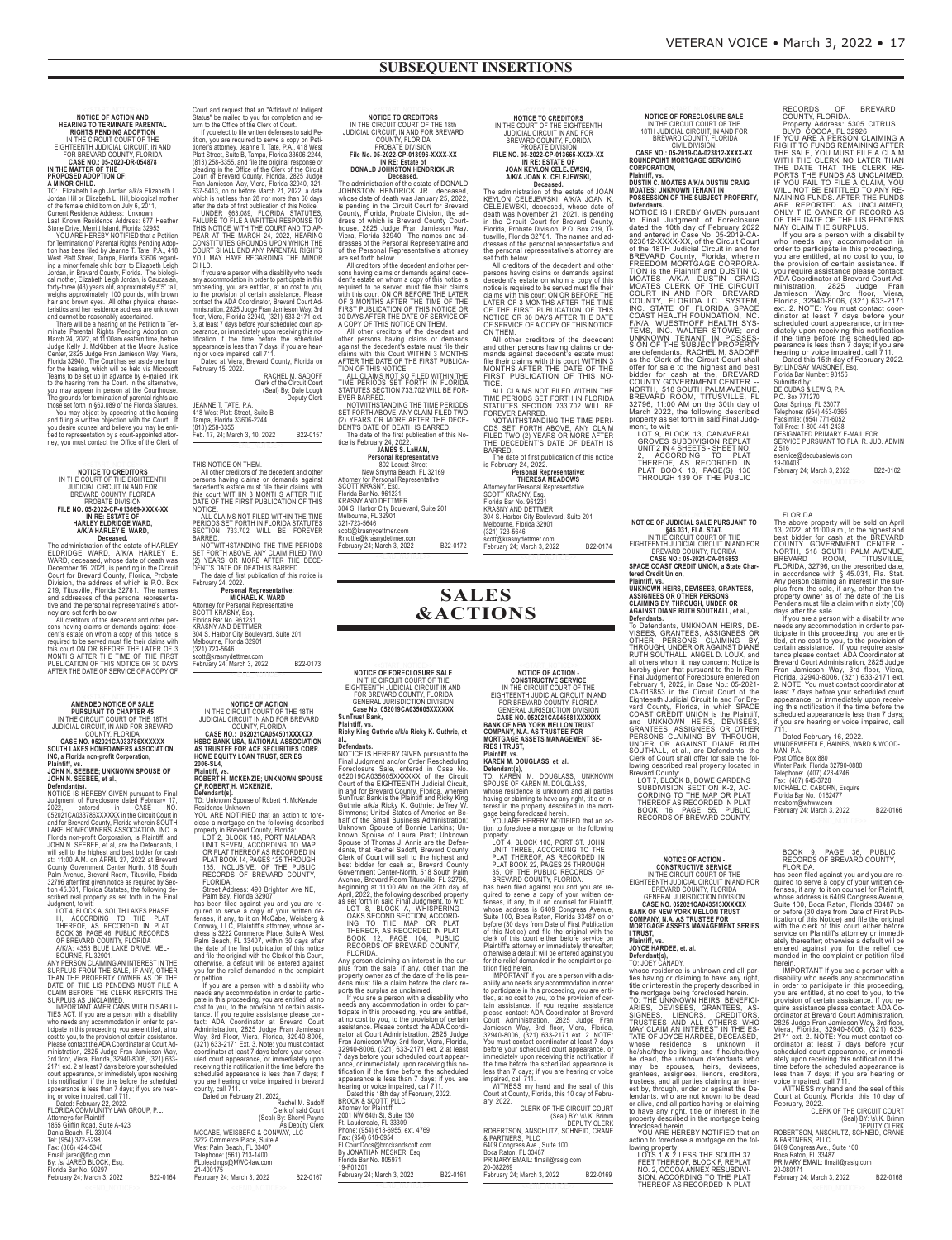# **BREVARD COUNTY**

### **SUBSEQUENT INSERTIONS**

# NOTICE TO CREDITORS **NOTICE TO CREDITORS** IN THE CIRCUIT CoURT oF THE 18TH JUDICIAL CIRCUIT IN AND FoR BREVARD CoUNTY, FLoRIDA PRoBATE DIVISIoN **File No. 05-2022-CP-013707 Division PROBATE IN RE: ESTATE OF**

THOMAS LEROY COOPER<br>The administration of the estate of THOMAS<br>LEROY COOPER, deceased, whose date of<br>death was January 5, 2022, is pending in the<br>Circuit Court for Brevard County, Florida,<br>Probate Division, the address of

set forth below.<br>All creditors of the decedent and other<br>persons having claims or demands against<br>decedent's estate on whom a copy of this<br>notice is required to be served must file their claims with this court ON OR BEFORE THE<br>LATER OF 3 MONTHS AFTER THE TIME<br>OF THE FIRST PUBLICATION OF THIS<br>NOTICE OR 30 DAYS AFTER THE DATE<br>OF SERVICE OF A COPY OF THIS NOTICE<br>ON THEM.<br>ON THEM.<br>All other creditors of the de

**THOMAS J. COOPER**<br>
10746 Francis Place, Unit 220<br>
Los Angeles, CA 90034<br>
Attorney for Personal Representative:<br>
KAITLIN J. STOLZ<br>
Attorney

Florida Bar Number: 1015652 AMY B. VAN FoSSEN, P.A. 1696 West Hibiscus Boulevard, Suite A<br>Melbourne, FL 32901<br>Telephone: (321) 345-5945<br>Fax: (321) 345-5417<br>E-Mail: katie@amybvanfossen.com<br>Secondary: jennifer@amybvanfossen.com<br>March 3, 10, 2022<br>March 3, 10, 2022

<<END\_NoTICE>>

# **NOTICE OF ACTION<br>IN THE CIRCUIT COURT OF FLORIDA<br>18TH JUDICIAL CIRCUIT<br>IN AND FOR BREVARD COUNTY**

CIVIL DIVISIoN **CASE NO.: 05-2021-CA-041896 CARROL BRUNELL,**

**Plaintiff, v. ESTATE OF LUCIEN DUQUETTE, deceased,** and his unknown spouses, heirs, devisees,<br>grantees, creditors, assignees, lienors and<br>trustees, and CLEMENT DUQUETTE,<br>ELIZABETH DUQUETTE, YVON DUQUETTE and all other persons claiming to have any<br>right, title or interest in or to the real<br>property that is the subject matter of this<br>proceeding,

Defendants.<br>TO: THE ESTATE OF LUCIEN DUQUETTE,<br>TO: THE ESTATE OF LUCIEN DUQUETTE,<br>under and against the above-named Defendant<br>who are unknown to be dead or alive whether<br>said unknown are persons, heirs, devisees,<br>grantees,

THE ESTATE OF MARCEL DUQUETTE, and all<br>parties claiming by, through, under and against<br>the above-named Defendant who are unknown<br>to be dead or alive whether said unknown are<br>persons, heirs, devisees, grantees, or other<br>cla

unknown parties claiming by, through, under and against the above-named Defendant who are un-known to be dead or alive whether said unknown are persons, heirs, devisees, grantees, or other claimants. YoU ARE NoTIFIED that an action for quiet

title and declaratory judgment has been filed against you in Brevard County, Florida regarding the subject property with a legal description, to-wit:

Lot 5, Block 59, Barefoot Bay, Unit Two<br>
Part en according to the plat thereof, as<br>
recorded in Plat Book 22, Pages 105<br>
through 115, inclusive, public Records of<br>
Enverance County, Fiorida.<br>
Everance required to serve a c

| users, please call / 11 (Florida Relay Service). |                                    |
|--------------------------------------------------|------------------------------------|
| Dated: February 23, 2022.                        |                                    |
|                                                  | <b>CLERK OF THE COURT</b>          |
|                                                  | RACHEL M. SADOFF                   |
|                                                  |                                    |
|                                                  | (Seal) K. Brimm<br>As Deputy Clerk |
| LAW OFFICE OF SIEGEL HUGHES & RÓSS               |                                    |
| 4046 W. Newberry Rd.                             |                                    |
| Gainesville, FL 32607                            |                                    |
| March 3, 10, 17, 24, 2022                        | B22-0192                           |
|                                                  |                                    |

<<END\_NoTICE>>

**NOTICE OF ACTION<br>EIGHTEEN THE CIRCUIT COURT OF THE<br>EIGHTEENTH JUDICIAL CIRCUIT, IN AND<br>FOR BREVARD COUNTY, FLORIDA.<br>BANK OF NEW YORK MELLON TRUST<br>BANK OF NEW YORK MELLON TRUST<br>COMPANY, N.A. AS TRUSTEE FOR<br>MORTGAGE ASSETS** 

# **DEFENDANT(S).**

To:<br>UNKNOWN BENEFICIARY OF THE EDWARD P.<br>GENGER AND NAN E. GENGER REVOCABLE<br>TRUST DATED JUNE 1, 1992<br>RESIDENCE: UNKNOWN<br>LAST KNOWN ADDRESS:<br>143 Myrtlewood Road, Melbourne, FL 32940<br>To:

UNKNOWN SUCCESSOR TRUSTEE OF THE<br>EDWARD P. GENGER AND NAN E. GENGER<br>REVOCABLE TRUST DATED JUNE 1, 1992<br>RESIDENCE: UNKNOWN<br>LAST KNOWN ADDRESS:

443 Myltlewood Road, Melbourne, FL 32940<br>YOU ARE HEREBY NOTIFIED that an action to<br>foreclose a mortgage on the following described<br>property located in Brevard County, Florida:<br>UNIT DEVELOPMENT STAGE TEN, TRACT<br>UNIT DEVELOP

has been filed against you, and you are required<br>to serve a copy of your written defenses, if any,<br>to this action, on Tromberg, Morris & Poulin,<br>PLLC, attorneys for Plaintiff, whose address is<br>1515 South Federal Hightway, upon receiving this notification if the time before<br>the scheduled appearance is less than 7 days; it<br>you are hearing or voice impaired, call 711.<br>Date: February 25, 2022<br>Clerk of the Circuit Court

|        | GUI UAI Y LU, LULL         |
|--------|----------------------------|
|        | Clerk of the Circuit Court |
|        | (Seal) By: K. Brimm        |
|        | Deputy Clerk of the Court  |
| $\sim$ |                            |

| TROMBERG. MORRIS & POULIN. PLLC       |          |
|---------------------------------------|----------|
| <b>Attorney for Plaintiff</b>         |          |
| 1515 South Federal Highway, Suite 100 |          |
| Boca Raton, FL 33432                  |          |
| 21-000397                             |          |
| March 3, 10, 2022                     | B22-0193 |
|                                       |          |

<<END\_NoTICE>>

**NOTICE OF ACTION<br>EIGHTEENTH JUDICIAL CIRCUIT IN AND<br>FIGHTEENTH JUDICIAL CIRCUIT IN AND<br>FOR BREVARD COUNTY, FLORIDA<br>CASE NO.: 2021 CA 052800<br>WILMINGTON SAVINGS FUND SOCIETY,<br>FSB, AS TRUSTEE OF STANWICH**<br>MORTGAGE LOAN TRUST

Plaintiff, VS.<br>UNKNOWN HEIRS, BENEFICIARIES, DE-<br>UNSEES, SURVIVING SPOUSE, GRANTEES,<br>ASSIGNEE, LIENORS,<br>CREDITORS, TRUSTEES, AND ALL OTHER<br>PARTIES CLAIMING AN INTEREST BY<br>THROUGH UNDER OR AGAINST THE ES-<br>TRICHARD, DECEASED

**Defendant(s).** To: Unknown Heirs, Beneficiaries, Devisees, Surviving Spouse, Grantees, Assignee, Lienors, Creditors, Trustees, And All other Parties Claim-ing An Interest By Through Under or Against The Estate of John G. Prichard A/K/A John Prichard,

Deceased<br>
Deceased Movin Residence: Unknown<br>
Last Known Residence: Unknown and of the<br>
close a mortgage on the following property in<br>
Brevard County, Florida:<br>
LOT 5, BLOCK D, LAGRANGE ACRES<br>
USDIVISION, FIRST ADDITION, AC

| ALDRIDGE   PITE, LLP                  | As Clerk of the Court<br>By: K. Brimm<br>As Deputy Clerk |  |
|---------------------------------------|----------------------------------------------------------|--|
| 1615 South Congress Avenue, Suite 200 |                                                          |  |
| Delray Beach, FL 33445<br>1133-2606B  |                                                          |  |
| March 3, 10, 2022                     | B22-0191                                                 |  |
|                                       |                                                          |  |

**NOTICE OF DEFAULT AND INTENT TO**<br>Jerry E. Aron, P.A. has been appointed as<br>Trustee by Holiday Inn Club Vacations Incorporated for the purposes of instituting a Trustee<br>Foreclosure and Sale under Findria Statutes<br>721.856. Lake Country Club, Inc. TIMESHARE PLAN: CAPE CARIBE RE- NOTICE OF FORECLOSURE SALE<br>
IN THE CIRCUIT COURT OF THE<br>
18TH JUDICIAL CIRCUIT, IN AND FOR<br>
CASE NO.: 05-2021-CA-011706-XXXX-XX<br>
CASE NO.: 05-2021-CA-011706-XXXX-XX<br>
CASE NO.: 05-2021-CA-011706-XXXX-XX<br>
ANGEL OAK BRIDGE LE

February 2022 and entered in Case No. 05-2021<br>CA-011706-XXXX-XX, of the Circuit Court of the<br>CA-011706-XXXX-XX, of the Circuit Court of the<br>18TH Judicial Circuit in and for BREVARD<br>County, Fiorda, wherein ANGEL OAK BRIDGE

IF YOU ARE A PERSON CLAIMING A RIGHT TOURNED FUNDS REMAINING AFTER THE SALE, YOU<br>MUST FILE A CLAIM WITH THE CLERK NO<br>LATER THAN THE DATE THAT THE CLERK RE-<br>PORTS THE FUNDS AS UNCLAIMED. IF YOU<br>PORTS THE A CLAIM, YOU WILL N

any accommodation in order to participate in this<br>proceeding, you are entitled, at no cost to you,<br>to the provision of certain assistance. If you re-<br>quire assistance please contact: ADA Coordina-<br>for at Brevard Court Admi

Dated this 28th day of February 2022. By: /s/ LINDSAY MAISoNET, Esq. Florida Bar Number: 93156

Submitted by:<br>DE CUBAS & LEWIS, P.A.<br>P.O. Box 771270<br>Telephone: (954) 453077<br>Facsimile: (954) 771-6052<br>TelsicmATED PRIMARY E-MAIL FOR<br>DERIVICE PURSUANT TO FLA. R. JUD. ADMIN<br>DERVICE PURSUANT TO FLA. R. JUD. ADMIN

2.516 eservice@decubaslewis.com 20-00762 March 3, 10, 2022 B22-0201

SORT<br>Week/Unit and undivided tenant-in-common<br>fee simple interest as described below in the Re-<br>sort Facility, as defined in the Declaration of<br>Covenants and Restrictions for CAPE CARIBE<br>RESORT, as recorded in Official Rec

thereto. (Contract Number: M8020911 -- FRANK M.<br>
COMERO, ("Owner(s)"), 1063 HOOPER<br>
AVE NE, PALM BAY, FE 32905 /Week 19<br>
VEN EVEN in Unit No. 002402/ Fractional Inter-<br>
est 1/15,704/Amount Secured by Lien:<br>
3.961.14/Lien D

ROMERO and SANDRA I. VALENTIN,<br>COwner(s)"), 1063 HOOPER AVE LIVEL<br>PALM BAY, FL 32905 and URB FUENTE-<br>BELLA 1610 CALLE TORINO, TOAALITS AURE MET<br>PUERTO RICO 00953 /Week 33 ODD in Unit No. 002208/ Fractional Interest<br>1914.57

Fundaming that we state the following:<br>Act, it is required that we state the following:<br>THIS IS AN ATTEMPT TO COLLECT A DEBT<br>AND ANY INFORMATION OBTAINED WILL BE<br>USED FOR THAT PURPOSE. By: JERRY E. ARON, P.A. Trustee<br>2505 Metrocentre Blvd, Ste 301<br>West Palm Beach, FL 33407<br>March 3, 10, 2022

<<END\_NoTICE>>

NOTICE TO CREDITORS<br>
IN THE EIGHTEENTH JUDICIAL CIRCUIT<br>
COURT IN AND FOR BREVARD COUNTY,<br>
File No. 05-2021-CP-23333<br>
IN RE: ESTATE OF<br>
IN RE: ESTATE OF<br>
IN RE: ESTATE OF<br>
FELIX ENNING CLAIMS OR DE-<br>
IN RE: ESTATE: The<br>
FE

### **SUBSEQUENT INSERTIONS**

**NOTICE TO CREDITORS**

THEM.

All other creditors of the decedent and other persons having claims or demands against the<br>estate of the decedent must file their claims with<br>this court WITHIN 3 MONTHS AFTER THE DATE<br>OF THE FIRST PUBLICATION OF THIS NO-

TICE. ALL CLAIMS NoT FILED WITHIN THE TIME FRAMES SET FoRTH IN FLoRIDA STATUTES SECTIoN 733.702 WILL BE FoREVER

BARRED.<br>
THE MOVITHSTANDING TIME PERIOD SET<br>
FORTH ABOVE, ANY CLAIM FILED TWO (2)<br>
YEARS OR MORE AFTER THE DECEDENT'S<br>
The date of first publication of this Notice is<br>
The date of first publication of this Notice is<br>
Signe

<<END\_NoTICE>>

# **NOTICE TO CREDITORS<br>IN THE CIRCUIT COURT OF THE<br>EIGHTEENTH JUDICIAL CIRCUIT IN AND FOR<br>BREVARD COUNTY, FLORIDA**

PRoBATE DIVISIoN **File No. 05-2022-CP-011808 Division PROBATE IN RE: ESTATE OF KERMIT GIESEMAN A/K/A KERMIT A. GIESEMAN A/K/A KERMIT ARDENAL GIESEMAN**

Decased.<br>The administration of the estate of KERMIT<br>GIESEMAN AIK/A KERMIT A. GIESEMAN<br>AIK/A KERMIT ARDENAL GIESEMAN, de-<br>ceased, whose date of death was December<br>6, 2021, is pending in the Circuit Court for Bre-<br>ward Count

sons having claims or demands against dece-<br>dent's estate on whom a copy of this notice is<br>required to be served must file their claims with<br>this court ON OR BEFORE THE LATER OF 3<br>MONTHS AFTER THE TIME OF THE FIRST<br>PUBLICA

# NOTICE TO CREDITORS<br>IN THE CIRCUIT COURT OF THE<br>EIGHTEENTH JUDICIAL CIRCUIT IN AND FOR<br>EIGHTH JUDICIAL CREDIT IN AND FOR<br>File No. 05-2021-CP-57318<br>Division PROBATE<br>IN RE: ESTATE OF<br>JESSIE L. OWENS AWAR<br>JESSIE LUCAS OWENS

Dreadministration of the estate of JESSIE L.<br>
DOWENS AVK/A JESSIE LUCAS OWENS, de-<br>
ceased, whose date of death was July 14,<br>
2021, is pending in the Circuit Court for Bre-<br>
2021, is pending in the Circuit Court for Bre-<br>

**NOTICE TO CREDITORS<br>
N THE CIRCUIT COURT FOR BREVARD<br>
COUNTY, FLORIDA** PRoBATE DIVISIoN **File No. 052021CP055337XXXXXX**

Division Probate<br>
IN RE: ESTATE OF<br>
IN RE: ESTATE OF<br>
The administration of the estate of Karli<br>
Ann Rudd, deceased, whose date of death<br>
Ann Rudd, deceased, whose date of death<br>
Was February 22, 2021, is pending in the<br>
C dresses of the personal representative and the personal representative's attorney are set forth below. All creditors of the decedent and other

persons having claims or demands against<br>decedent's estate on whom a copy of this<br>notice is required to be served must file<br>their claims with this court ON OR BE-<br>FORE THE LATER OF 3 MONTHS AFTER THE TIME OF THE FIRST PUBLICATION<br>THE DATE OF SERVICE OF A COPY OF<br>THIS NOTICE ON THEM.<br>THIS NOTICE ON THEM.<br>All other creditors of the decedent and other persons having claims or demands against decedent's estate must file their

**NOTICE OF FORECLOSURE SALE** IN THE CIRCUIT CoURT oF THE 18TH JUDICIAL CIRCUIT, IN AND FoR BREVARD CoUNTY, FLoRIDA CIVIL DIVISIoN: **CASE NO.: 05-2021-CA-045575-XXXX-XX FREEDOM MORTGAGE CORPORATION,**

# **Plaintiff, vs. ROBERT A. GAULT; UNKNOWN TENANT IN POSSESSION OF THE SUBJECT PROPERTY,**

**Defendant**<br> **Defendants**<br> **Defendants**<br> **CONDITION CONTING TO THE STAND AND THE SHARE FOR THE SEAM AND NOTICE IS HEREW 2021-CA-045575-XXX-XX, of the Circuit Court<br>
CONDITION CONTINUATION CONTINUATION CONTINUATION CONTINUA** 

eservice@decubaslewis.com<br>20-00639<br>February 24; March 3, 2022 B22-0163

All other creditors of the decedent and other persons having claims or demands against decedent's estate must file their claims with this court WITHIN 3 MoNTHS AFTER THE DATE oF THE FIRST PUBLICATIoN oF THIS NoTICE.

ALL CLAIMS NoT FILED WITHIN THE TIME PERIoDS SET FoRTH IN FLoRIDA STATUTES SECTIoN 733.702 WILL BE FoREVER BARRED.

**NOTWITHSTANDING THE TIME PERI**oDS SET FoRTH ABoVE, ANY CLAIM FILED TWo (2) YEARS oR MoRE AFTER THE DECEDENT'S DATE oF DEATH IS

**BARRED** INKED.<br>The date of first publication of this notice is



Attorney for Personal Representative: KAITLIN J. SToLZ Florida Bar Number: 1015652 AMY B. VAN FoSSEN, P.A. 1696 West Hibiscus Boulevard, Suite A Melbourne, FL 32901 Telephone: (321) 345-5945 Fax: (321) 345-5417 E-Mail: jennifer@amybvanfossen.com<br>Secondary E-Mail: katie@amybvanfossen.com<br>February 24; March 3, 2022 B22-0176

<<END\_NoTICE>>

All other creditors of the decedent and other<br>persons having claims or demands against dece-<br>dent's estate must file their claims with this court<br>WITHIN 3 MONTHS AFTER THE DATE OF THE<br>FIRST PUBLICATION OF THIS NOTICE.<br>PERI

BARRED.<br>- NOTWITHSTANDING THE TIME PERI-<br>ODS SET FORTH ABOVE, ANY CLAIM<br>FILED TWO (2) YEARS OR MORE AFTER<br>THE DECEDENT'S DATE OF DEATH IS BARRED.

The date of first publication of this notice is February 24, 2022. **Personal Representative: BRIAN SEEFELT**

Attorney for Personal Representative<br>KAITLIN J. STOLZ<br>Florida Bar Number: 1015652<br>AMY B. VAN FOSSEN, P.A.<br>1696 West Hibiscus Boulevard, Suite A<br>Melbourne, FL 32901<br>Melbourne, FL 32901<br>Telephone: (321) 345-5945<br>E-Mail: jenn

Secondary E-Mail: katie@amybvanfossen.com February 24; March 3, 2022 B22-0171 <<END\_NoTICE>>

claims with this court WITHIN 3 MONTHS<br>AFTER THE DATE OF THE FIRST PUBLICATION OF THIS NOTICE.<br>IALL CLAIMS NOT FILED WITHIN THE<br>TIME PERIODS SET FORTH IN FLORIDA<br>STATUTES SECTION 733.702 WILL BE<br>FOREVER BARRED.<br>NOTWITHSTAN

The date of first publication of this no-tice is February 24, 2022. **Personal Representative: /s/ KIMBERLY RUDD KIMBERLY RUDD** 4370 Rayburn Road Cocoa, Florida 32926 Attorney for Personal Representative: /s/ TRIMESHIA L. SMILEY/ TRIMESHIA L. SMILEY, Esq. FL Bar No. 0117566 THE PRoBATE PRo, a division of DARREN FIN-DLING LAW FIRM, PLC 580 Rinehart Road, Suite 100 Lake Mary, Florida 32746 Phone: 407-559-5480 Email: Trimeshia@TheProbatePro.com floridservice@TheProbatePro.com February 24; March 3, 2022 B22-0175

<<END\_NoTICE>>

MUST FILE A CLAIM WITH THE CLERK NO<br>LATER THAN THE DATE THAT THE CLERK RE-<br>PORTS THE FUNDS AS UNCLAIMED. IF YOU<br>FAIL TO FILE A CLAIM, YOU WILL NOT BE EN-<br>TITLED TO ANY REMAINING FUNDS. AFTER<br>THE FUNDS ARE REPORTED AS UNCLA

If you are a person with a disability who needs<br>if you are a person with a disability who needs<br>any accommodation in order to participate in this<br>to the provision of certain assistance. If you re-<br>quire assistance please c

DE CUBAS & LEWIS, P.A.<br>P.O. Box 771270<br>Coral Springs, FL 33077<br>Telephone: (954) 453-0365<br>Toll Free: 1-800-441-2438<br>DESIGNATED PRIMARY E-MAIL FOR<br>DESIGNATED PRIMARY E-MAIL FOR<br>SERVICE PURSUANT TO FLA. R. JUD. ADMIN<br>2.516